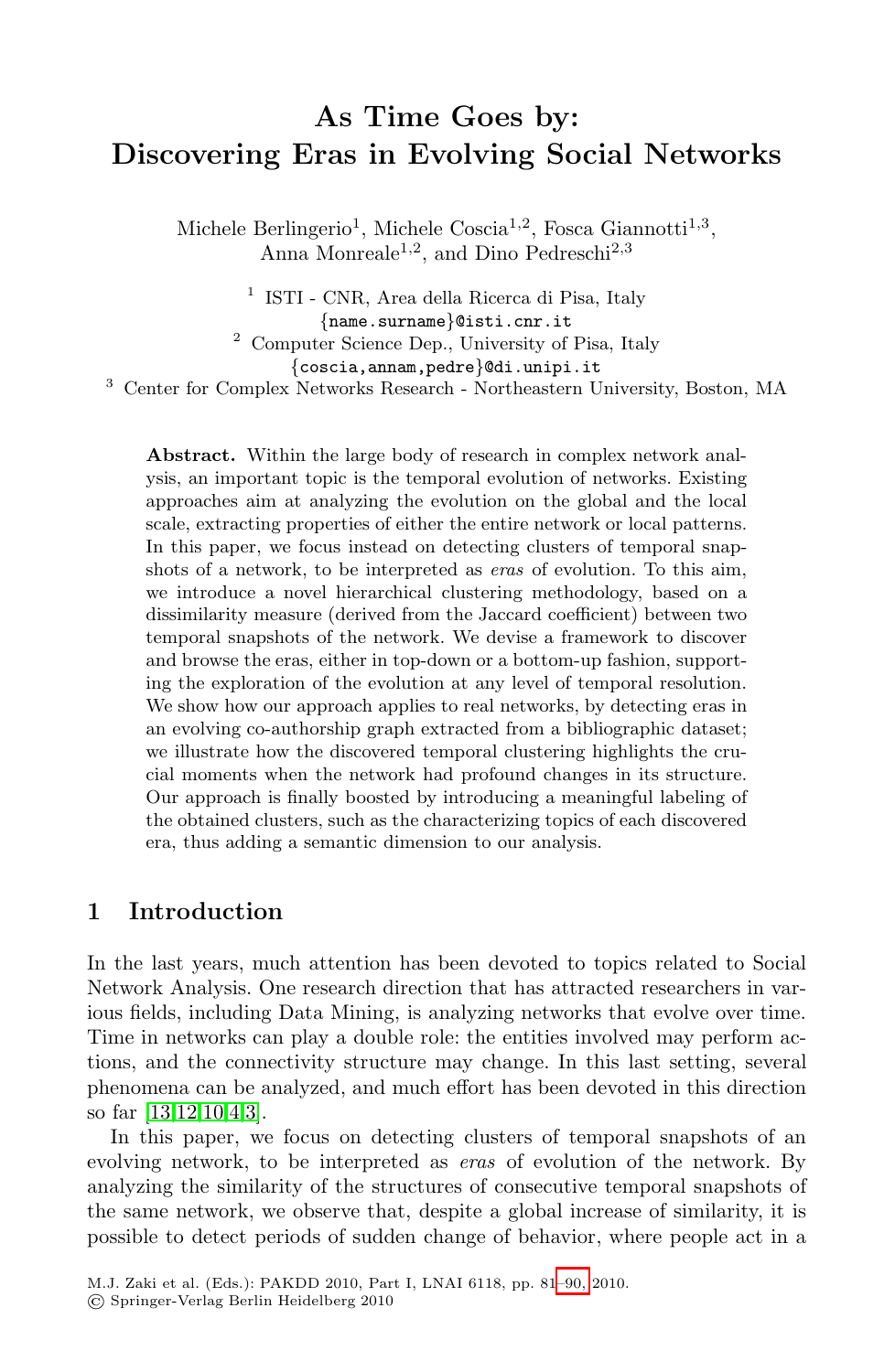counter-trend fashion, making this similarity either decrease, or suddenly start increasing very fast, much more than the average.

In real-life social networks, in fact, a common phenomenon is that people tend to both keep being part of the networks, and keep alive all the connections created in the past. On the other hand, new users join the networks as time goes by, and people set new relationships while keeping the previous ones[13]. However, while the number of newly created relationships tends to be almost constant at every snapshot, the number of previous relationships kept alive grows, thus the global effect of newly added nodes or edges looses importance over time [3]. Because of this, the similarity of the structure of two consecutive temporal snapshots increases almost at each step. The increase, however, is not locally uniform: for example, there can be one snapshot where suddenly people change behavior and start giving more importance to creating new connections, In other words, despite a global moderate *conservative* trend, people can suddenly alternate highly more conservative periods, or a highly more *innovative* behavior.

The aim in this paper is to catch these sudden changes by detecting the snapshots in which they start. Intuitively, these are starting points of new eras. In a globally changing world, we then want to detect eras characterized not by changes in structure (that we not only allow within the same cluster of snapshots, but we also expect), but rather characterized by a change in counter-trend with the previous era: either the previous results more conservative, or it is actually more innovative than the era under investigation.

To this aim, we introduce a novel hierarchical clustering methodology, based on a dissimilarity measure derived from the Jaccard coefficient computed between two temporal snapshots of the network. We devise a framework to discover and browse the era hierarchy either in top-down or a bottom-up fashion, from the lowest level of the single temporal snapshots, to the highest level of the complete period of existence of the network.

In order to do so, we find a measure of the dissimilarity of two temporal snapshots, and we show how to use it as a basis for detecting starting points of new eras. In our experimental section, we show how this measure is not affected by classical phenomena detectable in real-life networks, such the presence of highly connected nodes. We apply this methodology to real data, extracted by the well known bibliographic database DBLP. We build a co-authorship network from it, and analyze two different aspects of the network, namely the nodes (authors), and the edges (collaborations).

Our contribution can be then summarized as follows: we define a dissimilarity measure between two temporal snapshots of an evolving network; we describe the clustering process driven by this measure; we show how to apply labels to the obtained clusters, in order to add a semantic dimension to our analysis; we present the results obtained on the DBLP network.

### **2 Related Work**

Interesting properties have been recently studied and discovered on evolving networks, such as shrinking diameters, and densification power law. Specifically, the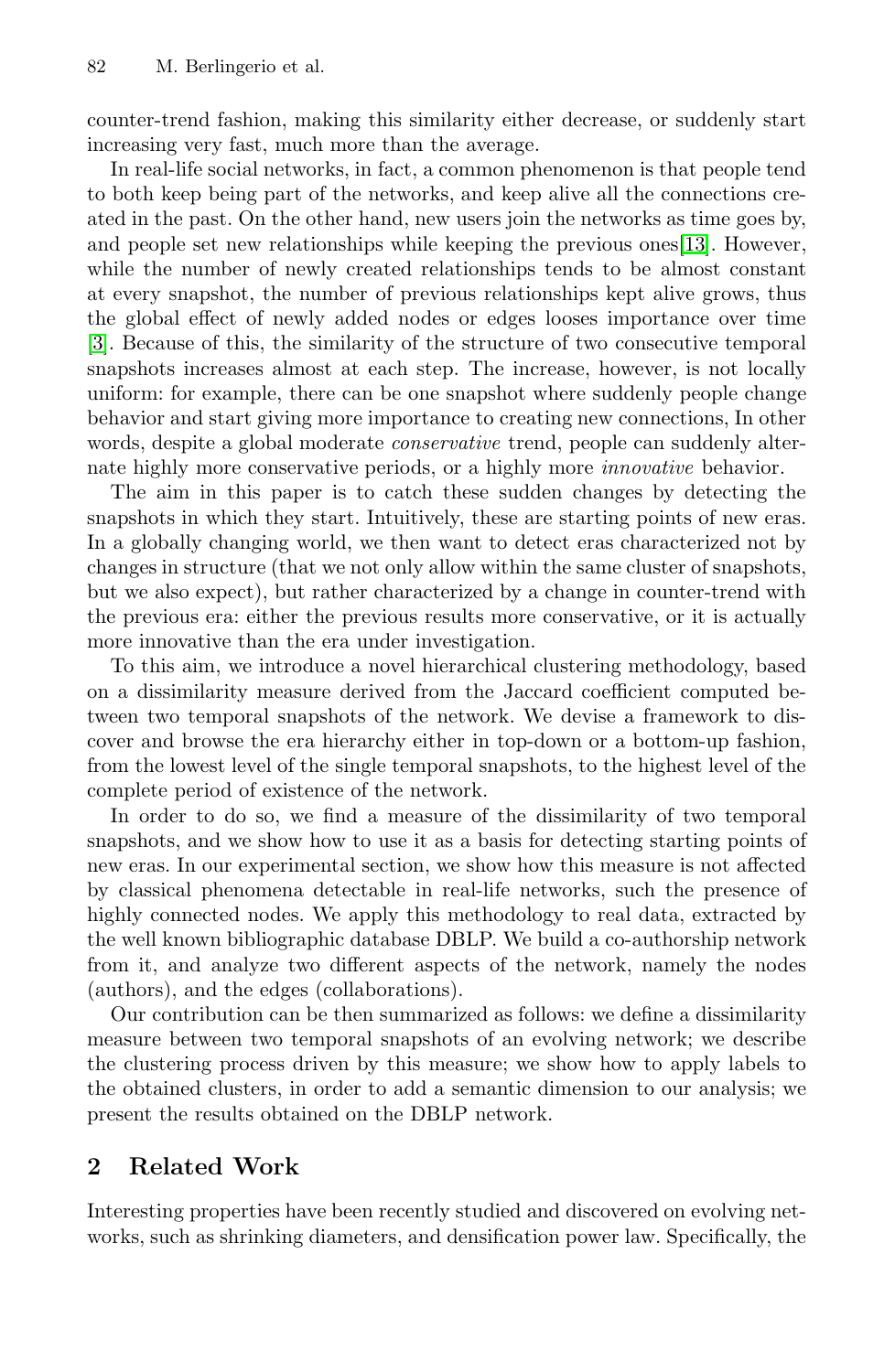authors in [13] discover that in most of these networks the number of edges grows superlinearly in the [num](#page-9-1)ber of nodes over time and that the average distance between nodes often shrinks over time. In literature, many models capturing these properties have been propos[ed;](#page-9-2) an interesting survey is presented in [7].

Three more recent works are [12,14,16]. In the first, Leskovec et al. present a de[tail](#page-9-3)ed study of network evolution. They analyze four networks with temporal information about node and edge arrivals and use a methodology based on the maximum-likelihood principle to show that edge locality plays a critical role in evolution of networks. In the second, McGlohon et al. study the evolution of connected components in a network. In [16], the [a](#page-9-4)[ut](#page-9-5)[h](#page-9-6)[ors](#page-9-7) propose a novel model which captures the co-evolution of social and affiliation networks.

The notion of *temporal graph* has b[een](#page-9-8) studied in [10]. The main aim of this paper is to study how do the basic properties of graphs change over time. A similar setting is used in [11] where Kossinets et al. study the temporal dynamics of communications. They define a temporal notion of "distance" in the underlying social network measuring the minimum time required for information to spread between two nodes. Other works related to the temporal analysis in a network propose the study of aspects of the temporal evolution of the Web [6,8,9,5].

For our temporal analysis we perform hierarchical clustering: an interesting survey on existing clustering approaches can be found in  $[2]$ .

# **3 Problem Definition**

We are given an evolving network *G*, whose evolution is described by a temporally ordered sequence of temporal snapshots  $T = \{t_1, t_2, \ldots, t_n\}$ , where  $t_i$ represents the *i*-th snapshot. *T* can be either computed on the sets of nodes, i.e. each snapshot *t<sup>i</sup>* is represented by the set of nodes involved, or on the sets of edges, i.e. each snapshot is represented by the set of edges in it.

Based on a dissimilarity measure  $d$  :  $(t_i, t_{i+1}) \rightarrow ]-\infty, +\infty[$ , we want to find a hierarchical clustering on *T*, returning clusters  $C_i = \{t_j, \ldots, t_{j+k}\}\$ , with  $j \geq 1$ , and  $0 \leq k \leq n - j$ .

Each cluster represents then an era of evolution. Due to the global evolution of real-life networks, we do allow alterations of the structure of the network among snapshots of the same cluster, as long as they follow a constant trend. As soon as this trend changes, we want to set the corresponding snapshot as the first of a new era. The stronger is the change, the higher should be the dissimilarity of that snapshot with the previous one. The definition of the dissimilarity function should reflect this intuition.

We then want to assign to each cluster  $C_i$  a label describing the represented era. This step adds a semantic dimension to our framework.

# **4 Framework for Temporal Analysis**

In this section we describe the details of the framework that we propose.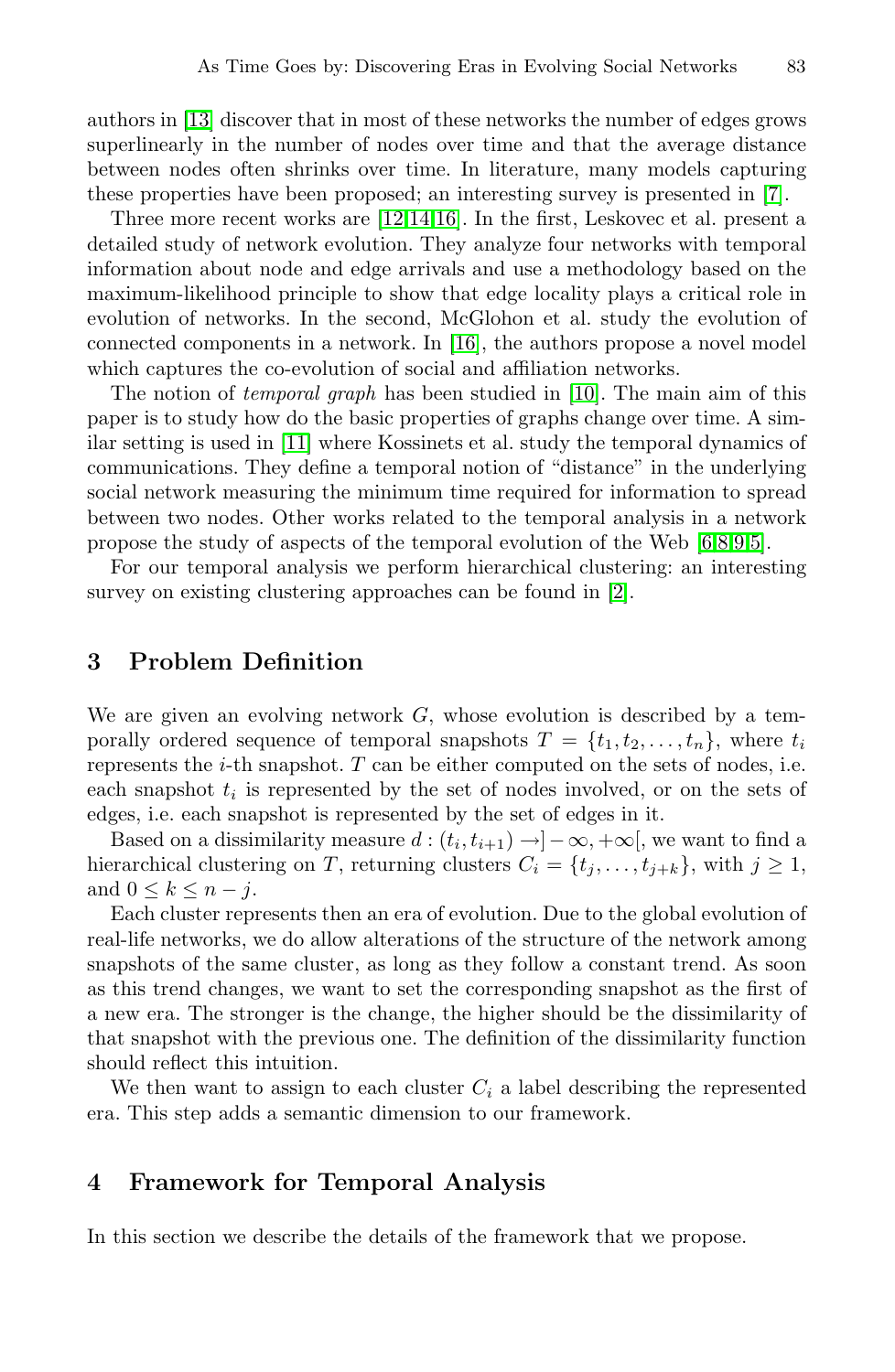**Dissimilarity.** In order to perform clustering, the first step is to define a measure of dissimilarity among elements that we want to cluster. In our setting, a simple way to do this is to use the Jaccard coefficient. In a generic network, we can easily apply this coefficient on either two sets of nodes or two sets of edges, where each set corresponds to a temporal snapshot of the network. As we show later in the paper, clustering temporal snapshots actually corresponds to perform a segmentation of the sequence of the snapshots, thus we are interested only in computing this Jaccard coefficient for every pair of consecutive snapshots.

Real-life networks are well known to follow global evolutionary trends, then if we plot the Jaccard coefficient for each snapshot, we shall see a global increase (or decrease), characterized by an almost constant slope of the Jaccard coefficient plot, alternated by (moderate to high) changes of this slope (we prove this intuition in Section 5). An immediate way, to define starting point of new eras is to detect the snapshots corresponding to these changes. This could be done by computing the second derivative of the Jaccard and finding values different from zero. However, the Jaccard is continuous but not derivable exactly in the points we need. To overcome this problem, we consider an approximation of the second derivative defined as follows. We take triples of consecutive years, and we trace the segment that has as endpoints the Jaccard computed for the first and the third snapshot. If the middle point is distant from the segment, the corresponding snapshot should be considered as the start of a new era. The Euclidean distance between the middle point and the segment also gives as a quantitative analysis of how important is the change: the higher the distance, the higher the change.

**Definition 1.** *Given a temporal snapshot*  $t_j$ *, we define the following measure:* 

<span id="page-3-0"></span>
$$
s_N(t_j) = \frac{|c_N(t_j) - (m \times j) - q|}{\sqrt{(1 + (m^2))}}
$$

where  $m = \frac{c_N(t_{j-1}) - c_N(t_{j+1})}{t_{j-1} - t_{j+1}}, q = (- (j+1) \times m) + c_N(t_{j+1}),$  and  $c_N(t_k) =$  $\frac{|N_{k-1} \cap N_k|}{|N_{k-1} \cup N_k|}$  is the Jaccard coefficient computed on the node sets.

Defining *sE*, which is the counterpart computed on the set of edges, requires to consider  $c_E$  instead of  $c_N$ , where  $c_E$  is the Jaccard computed on the edges.

However, this measure takes, formally, only one snapshot as input, thus it is not intuitive to use as basis for a clustering methodology. In order to tackle this problem, we define a dissimilarity between any two snapshots as follows.

**Definition 2.** *Given an ordered sequence*  $t_1, t_2, \ldots, t_n$  *of temporal snapshots of a network G, the dissimilarity between any two snapshots t<sup>i</sup> and t<sup>j</sup> computed on their node sets is defined as*

$$
d_N(t_i, t_j) = \begin{cases} s_N(t_{max(i,j)}) & if \ |i - j| = 1 \\ undefined & otherwise \end{cases}
$$

Defining the similarity on the edges  $d_E$  requires to consider  $s_E$  instead of  $s_N$ .

Moreover, this dissimilarity measure allows for a straightforward hierarchical clustering: an higher dissimilarity corresponds to a stronger separation between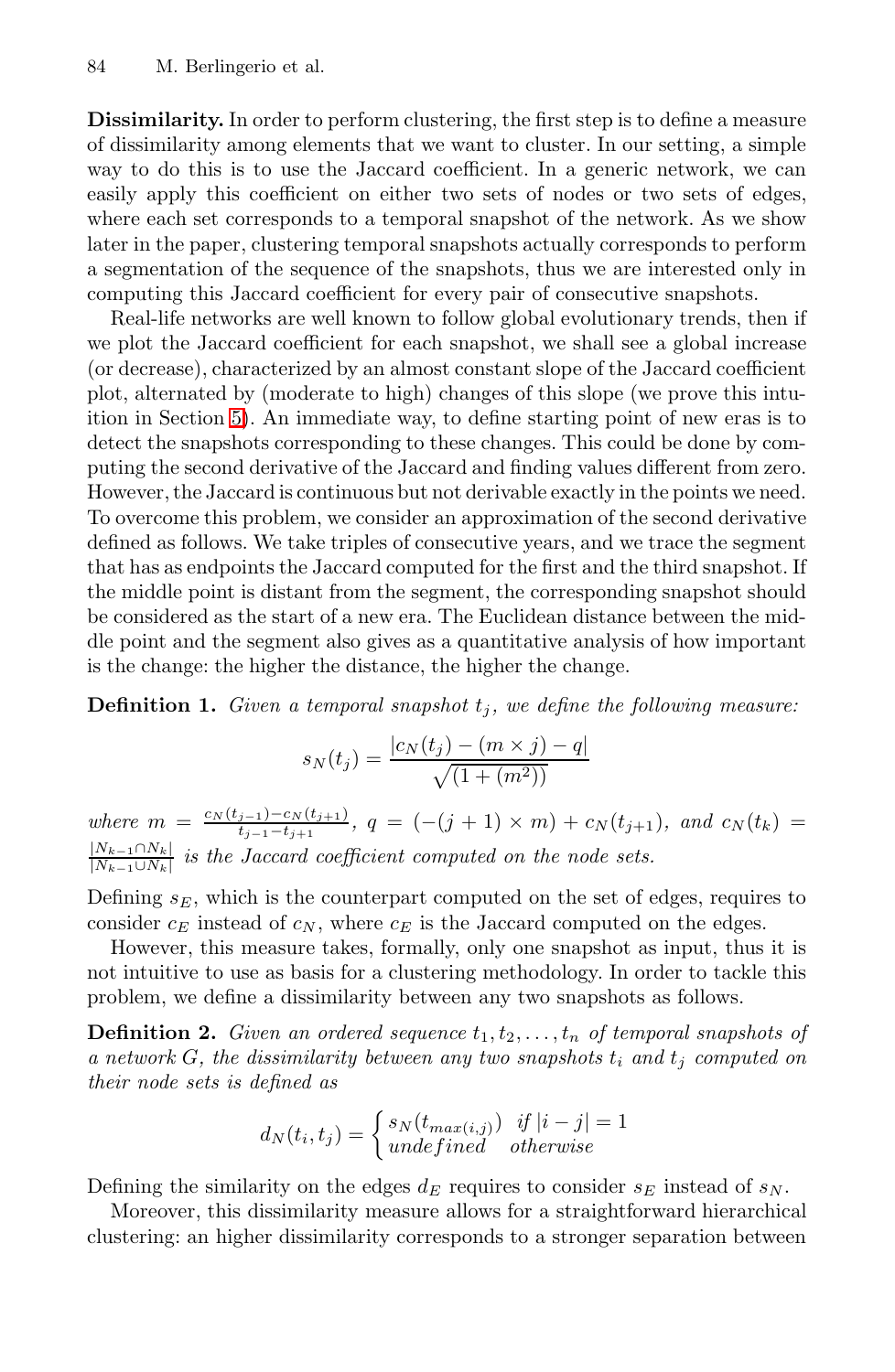two consecutive eras. This means that by setting fixed threshold, we can draw a dendrogram of the hierarchical clustering, driven by this dissimilarity as a criterion for merging two consecutive clusters in a bigger one.

**Merging Clust[er](#page-3-0)s.** In hierarchical clustering, when merging clusters, there are various main approaches followed in the literature to define the distance between two clusters: the maximum distance between any two points belonging to the two clusters (complete linkage), the minimum (single linkage), the average (average linkage), the sum of all the intra-cluster variance, and so on.

Given two clusters  $C_i = \{t_1, t_2, ..., t_k\}$  and  $C_j = \{t_{k+1}, t_{k+2}, ..., t_{k+p}\}$ , in order to define the distance between two clusters, we shall first compute all the distances between every pair  $(t_i, t_j)$ , with  $1 \leq i \leq k$  and  $k + 1 \leq j \leq k + p$ .

However, according to Definition 2, only one pair of snapshots has a dissimilarity defined:  $(t_k, t_{k+1})$ . At this point, we use this dissimilarity as inter-cluster distance. As one can immediately see, taking the only available dissimilarity value as distance between clusters actually corresponds not only to both the complete linkage and the single linkage, but also to the average. In our case, thus, the three of them are identical.

**Assigning Labels to Clusters.** Once we have computed the cluster hierarchy, we want to add a description of every era. In order to do so, we label each cluster with the node (or edge, or a property of it), that maximizes the ratio between its relative frequency in that cluster, and its relative frequency in the entire network. This strategy may produce several values equal to 1 (identical numerators and denominators). In order to discern among these cases, we weight the numerator by multiplying it again for the relative frequency in the cluster under analysis. In this way, we give more importance to 1s deriving from nodes (or edges) with a higher number of occurrences in the cluster.

With this frequency based strategy, we are assigning labels that truly characterize each cluster, as each label is particularly relevant in that cluster, but less relevant for the entire network.

One important caveat in this methodology is what to take as label for the edges. In fact, while for the nodes it is straightforward to consider the identity of the corresponding entity of the network as candidate label, the edge express a relationship with a semantic meaning, thus each network requires some effort in defining exactly which label could be applied to a cluster computed on edges. For example, in a co-authorship network, where two authors are connected by the papers that they have written together, a possible strategy is to take every keyword in the title of the papers as possible label. In the experimental section we show exactly this kind of labeling.

### **5 Experiments**

From the DBLP<sup>1</sup> database, we created a co-authorship graph for the years 1979-2006, where each node represents an author and each edge a paper written

 $\frac{1}{1}$ http://dblp.uni-trier.de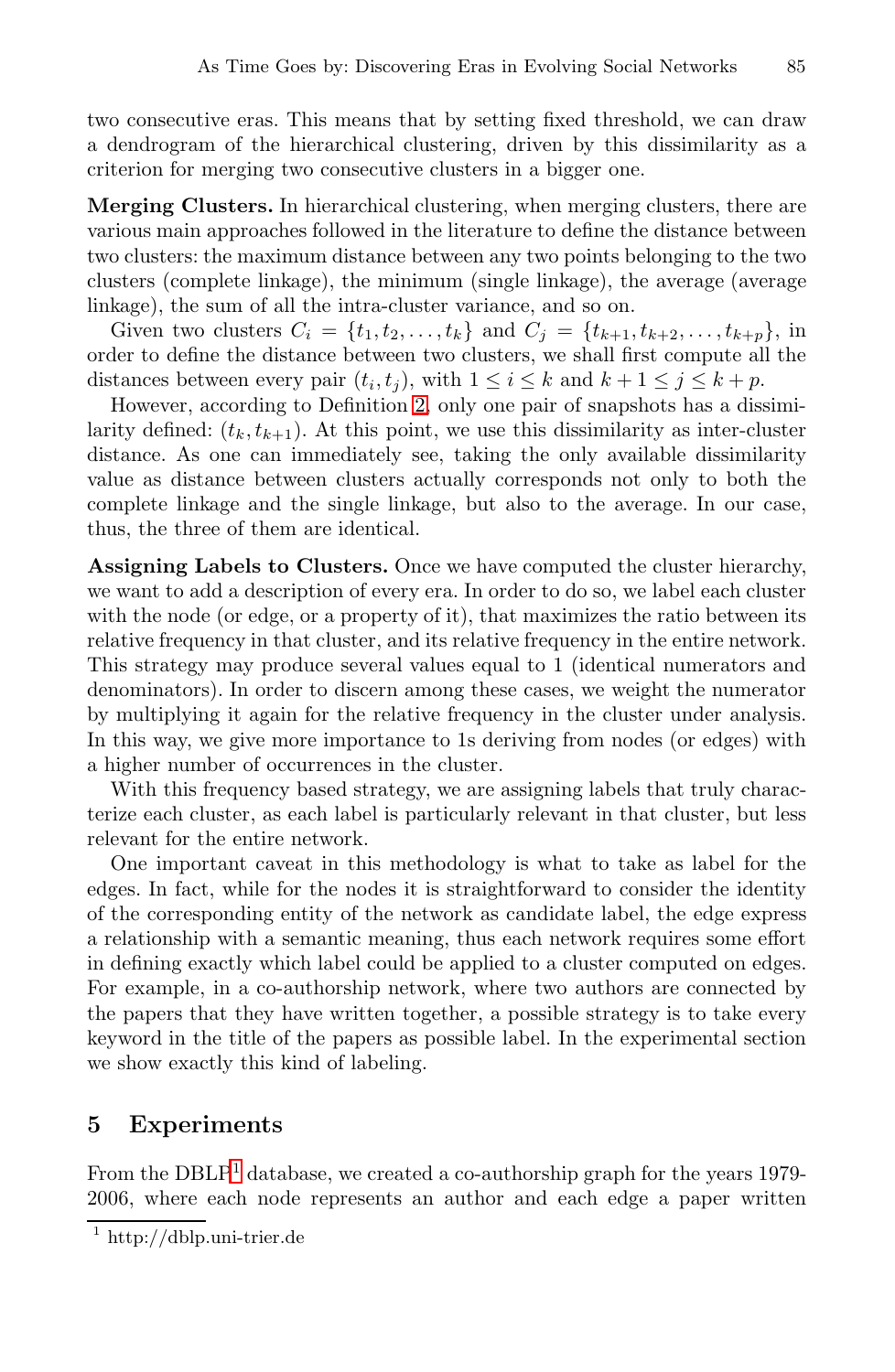together by the two connected authors. We then considered each year as temporal snapshot of DBLP, generating then 28 snapshots. In each snapshot we put only the nodes or the edges appearing in the corresponding year, thus not following a cumulative [a](#page-6-0)pproac[h.](#page-6-0)

**Jaccard Coefficient.** Figure 1(a) shows the Jaccard on both the nodes and the edges. These plots confirm the general increasing behavior of the Jaccard during time, both on nodes and on edges, broken by short series of years in which people acted in counter-trend. Two questions might be raised on the effectiveness of following a Jaccard-based approach for clustering eras: what would the Jaccard computed on non consecutive snapshot tell us? Is the Jaccard noise free?

We start answering t[he](#page-9-9) [firs](#page-9-10)t question by plotting the coefficient computed for every pair of snapshots: figures  $2(a)$  and  $2(b)$  show that the Jaccard decreases when computed between snapshots more distant in time. This observation justifies a dissimilarity measure that takes into account only consecutive snapshots, as two distant snapshots are not likely to be similar, thus they will belong to different clusters. Temporal segmentation is then a good model for clustering real-life evolving networks. Please note that while in this paper we only show the results obtained on one dataset, these considerations are well accepted in the literature regarding evolving networks [3,13].



<span id="page-5-0"></span>Fig. 1. (a) Evolution of the Jaccard Coefficient in DBLP; (b) Dissimilarity in DBLP; (c) Jaccard Coefficient with and without hubs; (d) Pearson Correlation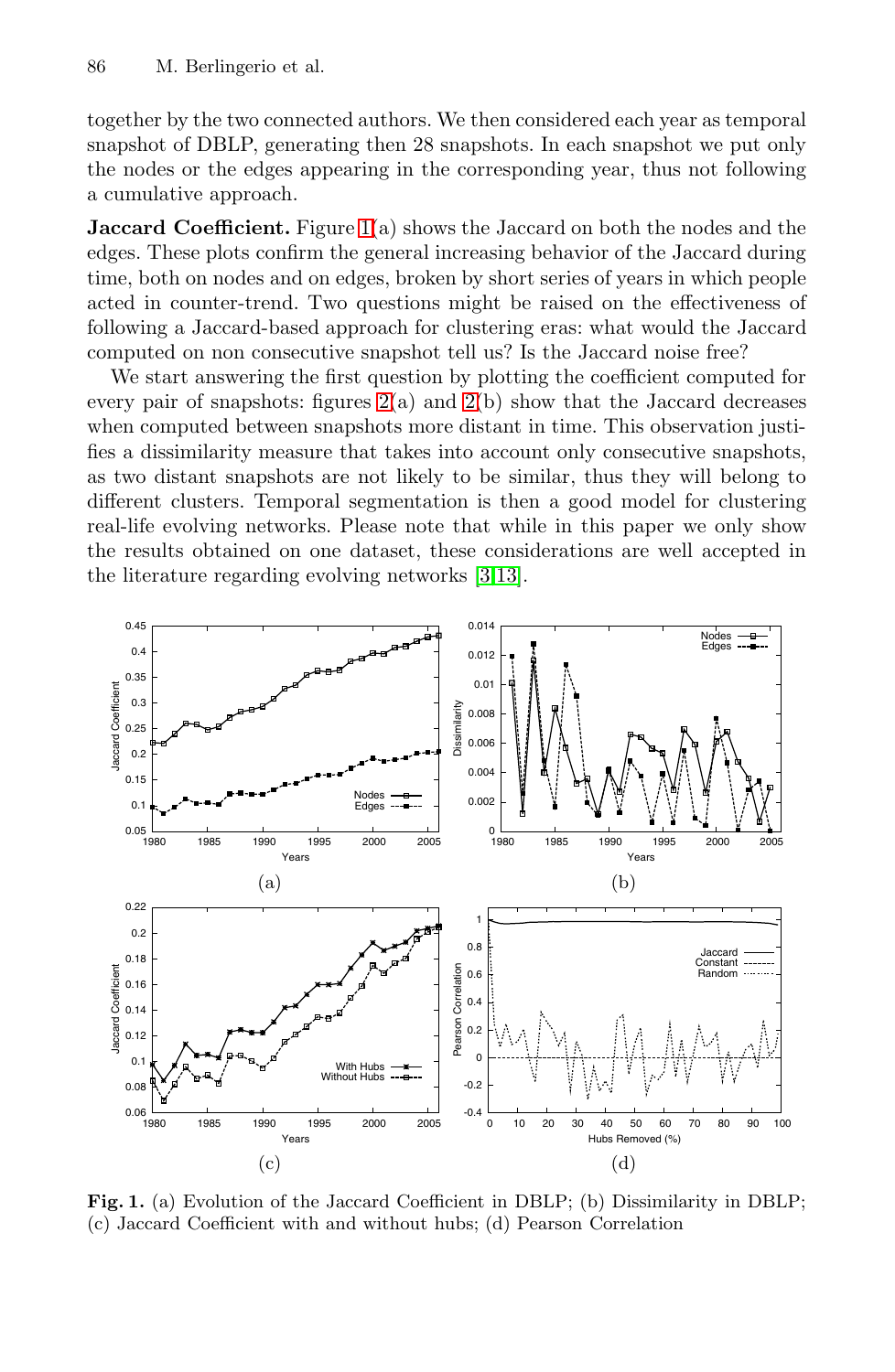

**Fig. 2.** Jaccard Coefficient in DBLP

<span id="page-6-0"></span>Note that by answering the second question we also say something about possible noise on the dissimilarity measure. As the two are closely related, proving that the Jaccard is noise free also proves the same for the dissimilarity. However, using the Jaccard to this ai[m](#page-6-0) results much more intuitive. To answer the second question, we analyzed what happens to the Jaccard coefficient when removing a possible cause of noise in the structure: from the entire network, we removed the 1% of top connected hubs, i.e. highly connected nodes, and recomputed the Jaccard. Figure 1(c) shows that, despite a general decrease of the Jaccard values, the global increasing trend, as well as the local sudden changes, are almost unchanged. In order to further support this observation, we plotted the Jaccard coefficient calculated on different versions of the network snapshots after an increasing perce[nt](#page-6-0)age of hubs removed. Figure  $2(d)$  shows an interesting result: while the global Jaccard dramatically decreases after removing about 10% of the to[p h](#page-5-0)ubs, always keeping the global evolution[ary](#page-9-11) behavior, it increases again after removing 70-80% of the hubs. This behavior can be explained by considering the intrinsic inter-components function of hub nodes: after removing the majority of the hubs, we have only the small connected components left in the network, and each of them keeps a high Jaccard during its evolution, acting as a separated network. This does not happen when removing an increasing percentage of random nodes (Figure  $2(c)$ ), which makes the Jaccard index globally decrease. As last proof of the strength of the Jaccard as good similarity measure, we report in Figure  $1(d)$  the values of the Pearson correlation [1] between the series of Jaccard coefficient computed on the original dataset, and the ones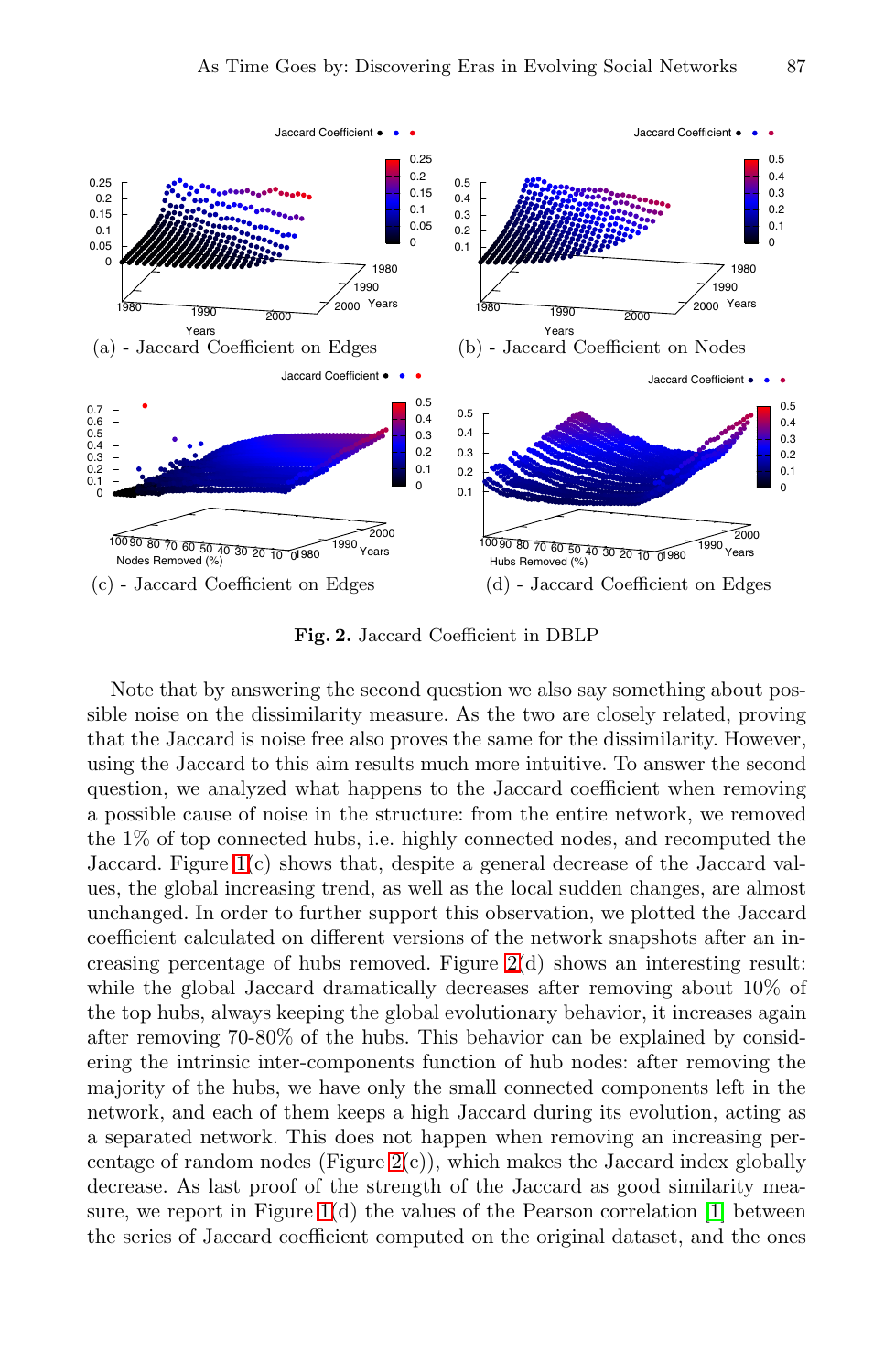computed after removing the hubs. The figure shows that removing an arbitrary percentage of hubs does not affect the correlation with the Jaccard computed on the original network. In the figure we have also reported the correlation with a constant series and a random one.

**Dissimilarity.** The second step of the framework required to compute our dissimilarity on the basis of the Jaccard coefficient computed on the network. Figure 1(b) reports the values of the dissimilarity for both the edge and the node cases. As one can see, the quantitative analysis of our dissimilarity measure is effective: its values have a considerable standard deviation. That is, we can effectively perform hierarchical clustering finding a well distributed strength of starting snapshots for new eras of evolution.

Another observation that can be done is that while the Jaccard values computed on nodes or edges look similar, stronger differences can be found in the dissimilarity plots. That is, we expe[ct](#page-8-0) the eras computed on nodes to slightly differ from the ones computed on [th](#page-8-0)e edges.

As last note, we see that in the first years under investigation there are a few very high peaks of dissimilarity. This is mainly due to the data acquired by DBLP before year 1990. In the first decades, in fact, the set of publications recorded in the database was more restrictive, and sometimes limited only to publications in German. This created a kind of noise in [th](#page-8-0)e cluster, and it is the reason why in the final dendrograms we see the years up to 1985 to be among the last ones to be added to the global cluster (Figure  $3(a)-(b)$ ), and why also we see labels in German in the final labeling (Figure  $3(c)$ ).

**Merging Clusters.** We then started to compute the clusters on the sequences of temporal snapshots. We started from clusters containing only one year and then, driven by the dissimilarity values computed in the previous step, we merged similar consecutive clusters, with increasing values of dissimilarity. Figure  $3(a)$ -(b) show the dendrograms of clusters obtained using the sets of edges (on the left) or the sets of nodes (on the right). Please note that the dissimilarity is reported in percentage of the highest value found.

As one can see, there are actually a few differences between the two dendrograms, even if at a higher level the two look similar. A deeper view would show a more uniform distribution of the joins between clusters. We recall that in the dendrogra[m](#page-8-0) on the left we report the analysis performed on the edges, i.e. the collaborations, while on the right we show the clusters obtained on the nodes, i.e. the authors. This can be read saying that, while there are different, uniformly distributed, ways of changing evolutionary behavior for the collaboration, there are less thresholds for changing eras while looking at the nodes: i.e., the strength of changes of eras can be further clustered in a few similar thresholds.

**Assigning Labels.** As last step in our framework, we computed the labels for each cluster obtained. Figure 3 reports, in (c) and (d), 5 labels for each cluster with at least two years (due to space constraints, we do not report labels for single years). Please note that the rows in these tables are sorted by order of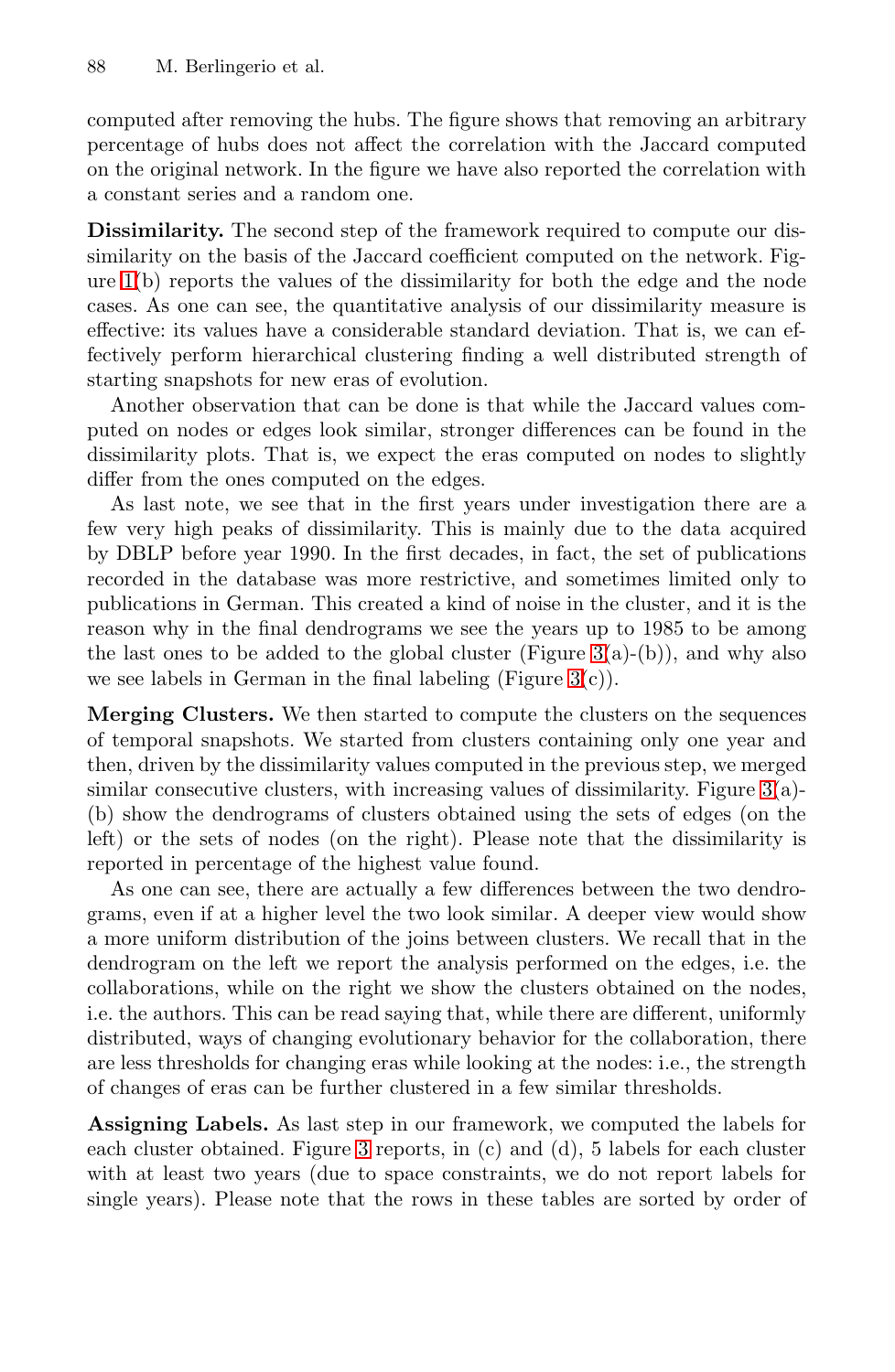

**Fig. 3.** DBLP Eras discovered on Edges or Nodes

<span id="page-8-0"></span>cluster formation. Please also note that the keywords of the publications were pre-processed using the Porter's stemming algorithm [15].

We recall that for each cluster  $C_i$  we assign the set of the  $k$  labels maximizing the ratio between their frequency in  $C_i$  and their frequency in the entire network. Due to our strategy, it is then not surprising that, if we look at the node cluster labels, in all the clusters except the complete network we do not find the most active authors, but the ones that mostly published only on each specific cluster. That is, we can find as labels authors with a not so strong publication record, but whose publication record was extremely stronger in a specific cluster w.r.t the entire network. This behavior is less evident in the edge era labels, where topics such as "parallel" can be found in different clusters.

In this table, however, another consideration can be done. If we compare the era labels with the dissimilarity plot, we can see which are the labels that correspond to more conservative or more dynamic eras. If we exclude the first noisy years, the highest peak in the dissimilarity plot is around year 2000. This, in fact, corresponds to the creation of the cluster starting at year 2001. We can say that from year 2000, a short era of very conservative collaborations started. One of the most representing label for the collaborations in these cluster is "web". One can say that this topic is highly representative for highly conservative collaborations, i.e., collaborations that take place among the same (large) group of people.